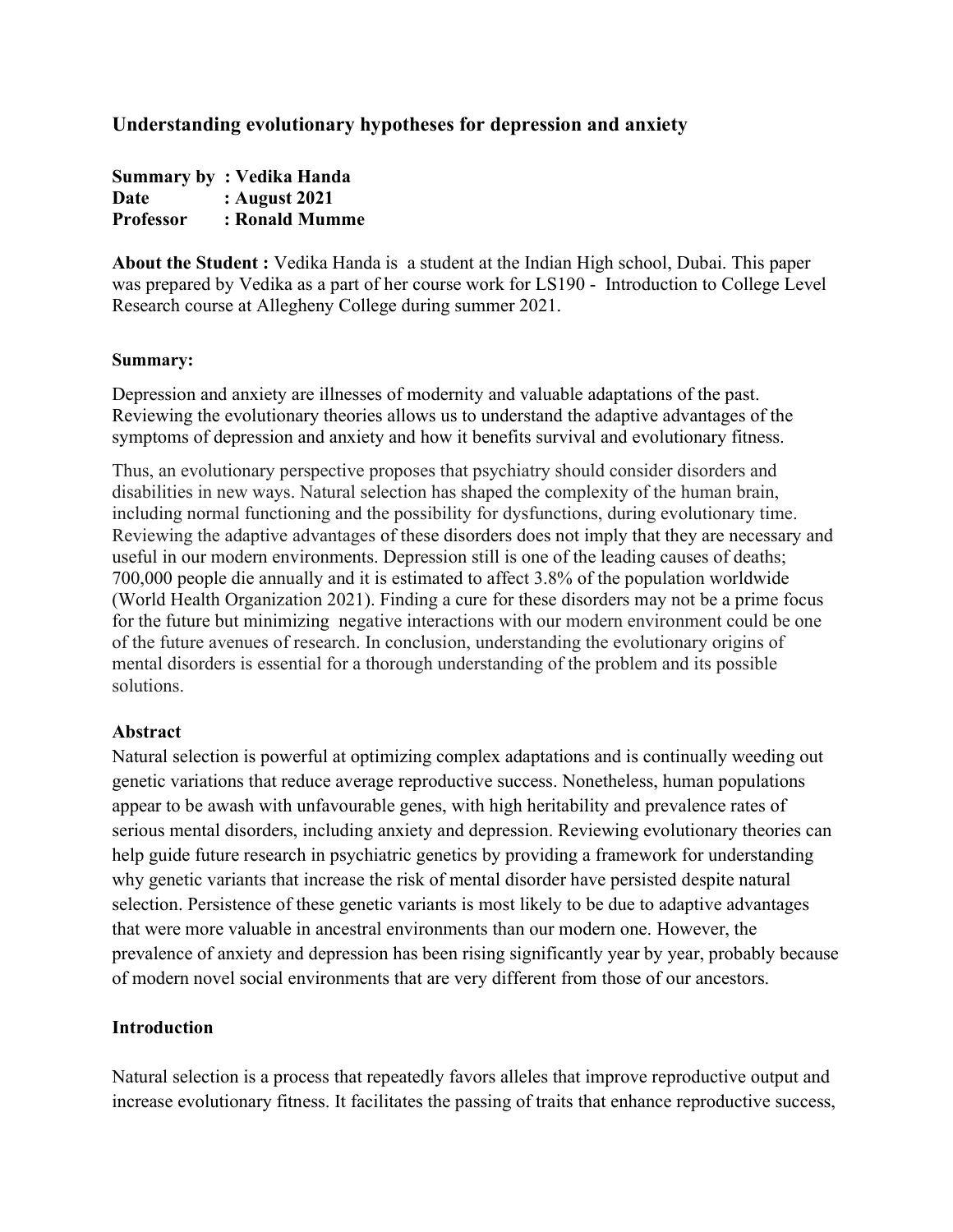and allows neutral traits with no phenotypic effect to persist in populations. To our misfortune and fortune, traits that make our life more convenient and longer may actually reduce evolutionary fitness, and traits that harm us can be favored by natural selection if they increase fitness. One would assume that depression and anxiety are disorders that directly harm us and would eventually be eliminated, but natural selection says otherwise. Despite contrary perception, mental disorders like depression and anxiety do persist. The question this paper resolves to address is why natural selection seems unable to eliminate genetic variants that predispose us to harmful, heritable mental disorders. Understanding the evolutionary hypotheses behind depression and anxiety would provide a better understanding of the origins and persistence of these disorders. Perhaps, a few hidden adaptive advantages lie underneath the mechanisms of these disorders which natural selection did not overlook.

### Why do mental disorders persist?

The evolution of depression and anxiety can be considered through various environmental and social factors but estimates imply that heritable risk is significant (Kwong et al. 2019). This suggests that there are considerable hereditary components underlying mental illness vulnerability (Guffanti et al. 2016). Heritable risk would have been responsive to natural selection pressures throughout time, removing alleles associated with disorder from the population.These findings have caused some to question the so-called psychiatric disorder paradox: why do these problems still exist if they are regarded maladaptive and have a heritable risk? Explanations are described in the table below, modified from Durisko (2016):

| <b>Evolutionary Explanation</b> | <b>Description</b>                                                                                                                                                                  |
|---------------------------------|-------------------------------------------------------------------------------------------------------------------------------------------------------------------------------------|
| Mutation-selection balance      | Mutations that cause disorders arise quicker than<br>selection can eliminate them from the population.                                                                              |
| Ancestral neutrality            | Alleles that are neither beneficial nor detrimental<br>to the ability of an organism to survive and<br>reproduce cause disorders due to interaction with<br>the modern environment. |
| Antagonistic pleiotropy         | Allele that provides fitness in one trait but causes<br>disorder in another                                                                                                         |
| Alternating selection           | Alleles that increase risk of disorder in one sex of<br>a species persists if it improves fitness in the<br>other sex.                                                              |
| Environmental mismatch          | The trait improved ancestral fitness but interacts<br>negatively with some aspects of the modern<br>environment.                                                                    |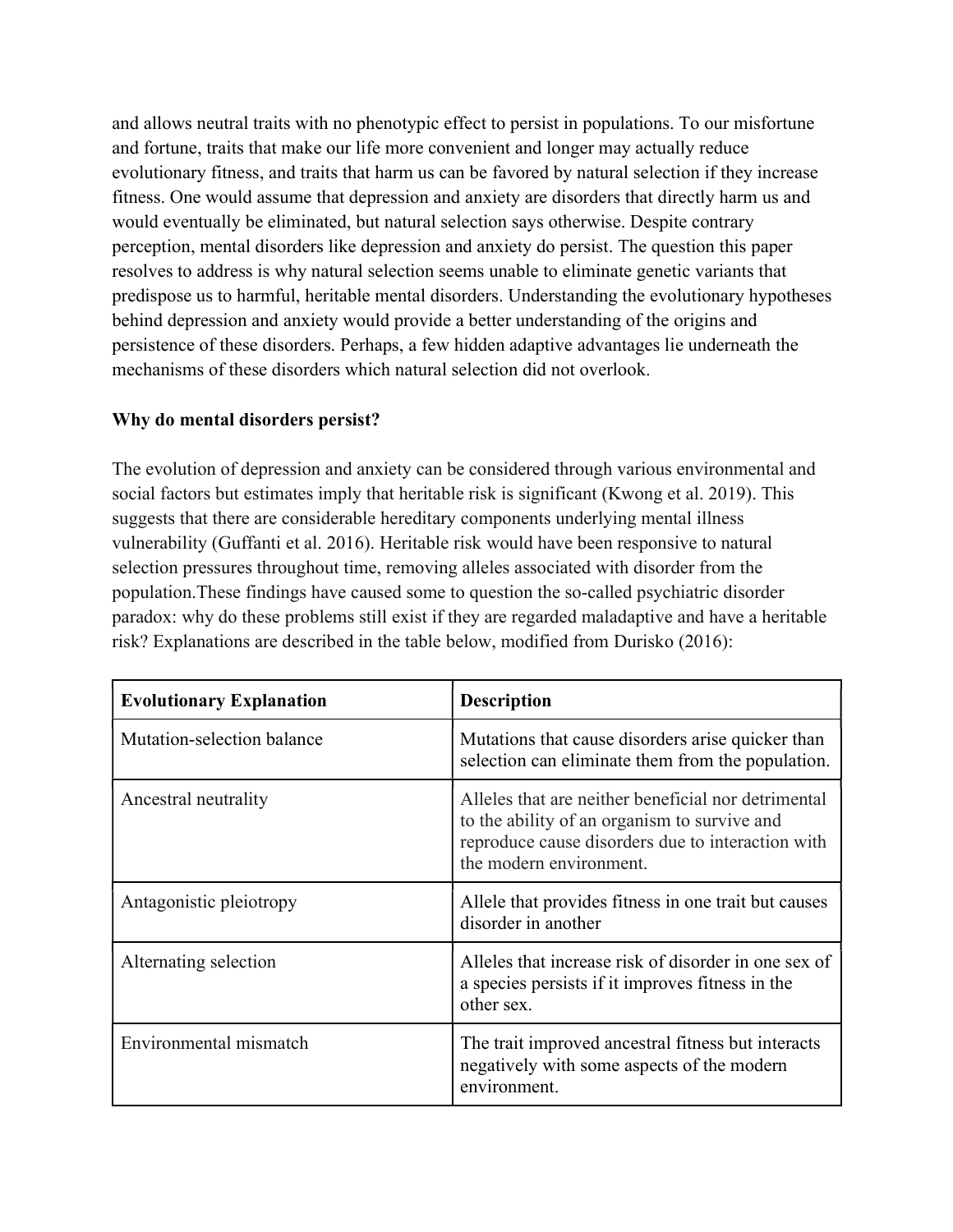| Heterozygote advantage                     | Heterozygote combination has a fitness<br>advantage over the corresponding homozygotes.                                      |
|--------------------------------------------|------------------------------------------------------------------------------------------------------------------------------|
| Stabilizing selection on continuous traits | Extreme phenotypes result in disorder so<br>selection is done for moderate phenotypes with<br>small numbers of risk alleles. |
| Functioning adaptations                    | Adaptations that are culturally not favored.                                                                                 |

# Role of genetics on depression and anxiety

It's established that almost every human disease is influenced by genetic variants, which confer vulnerability or resistance. Similarly, the risk of mental disease runs in families. One study analysed 177 probands with major depressive disorder and their same-sex twins. The probandwise concordance in monozygotic ( $n = 68$ ) and dizygotic ( $n = 109$ ) twins was 46% in monozygotic ( $n = 68$ ) and 20% in dizygotic ( $n = 109$ ) twins, which is a statistically significant difference (McGuffin et al. 1996). This means that there is a significant heritable component to the risk of severe depression disorder, and there is no evidence of a shared family environment effect.

It's vital to keep in mind that monozygotic twins don't always display the same disorders (Hyman 2000). If identical twins with the same genes do not have the same illness, there is strong evidence that environmental factors play a role. In this approach, both genes and environmental factors influence developing depression and anxiety.

# Anxiety

The adaptive functions for the various symptoms of anxiety are as given below (Bateson et al. 2011):

| <b>Symptoms</b>            | <b>Adaptive function</b>                                                        |
|----------------------------|---------------------------------------------------------------------------------|
| Sensitivity towards sounds | Faster detection of threats                                                     |
| Insomnia                   | Constant alertness                                                              |
| Increased heart rate       | Pumps blood faster and improves escape tendencies                               |
| Overthinking               | Analyzes the situation and the possible ways to<br>escape or face the situation |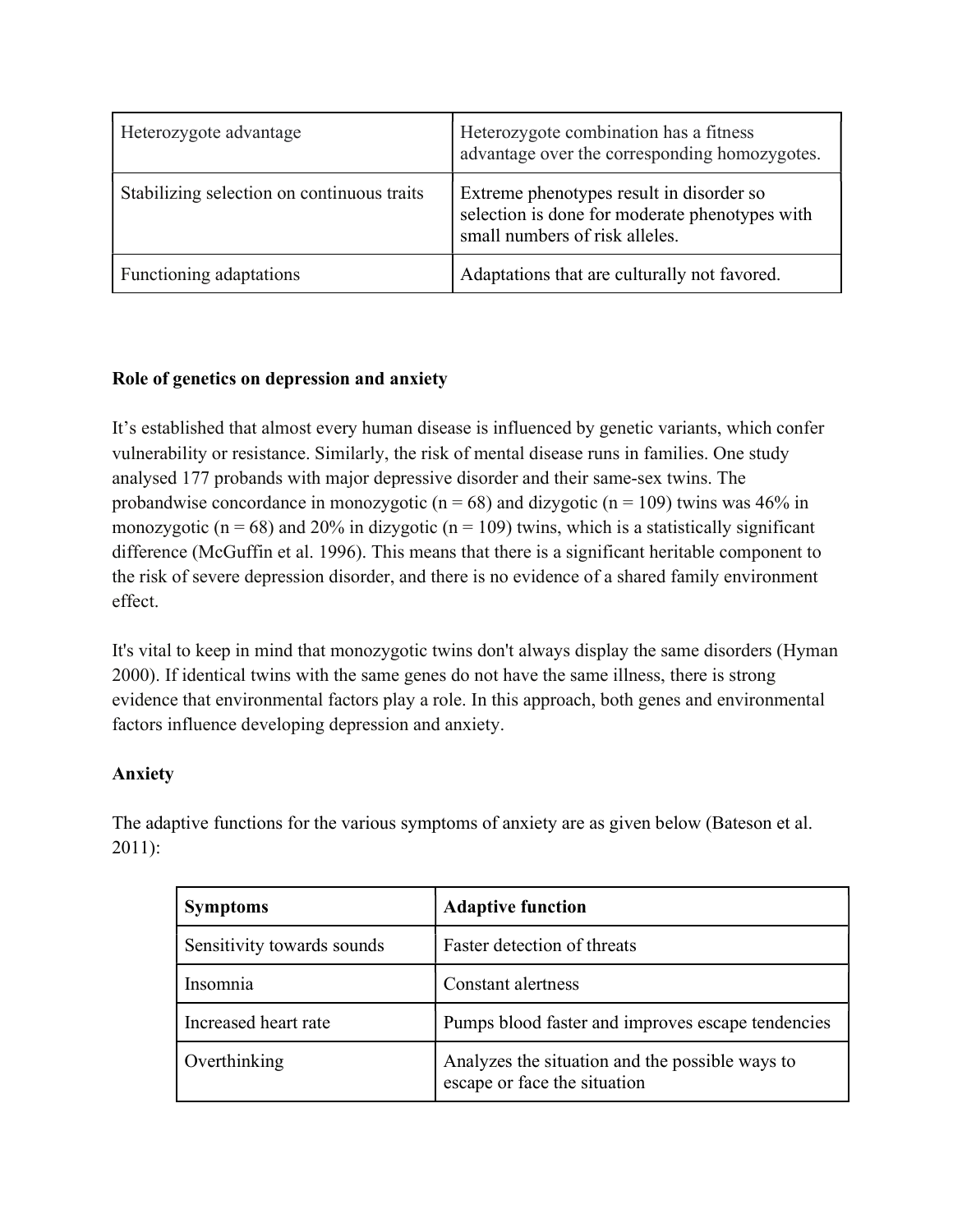The evolutionary explanations behind the persistence of anxiety include:

### 1. Environmental mismatch

In ancestral environments, when facing an imminent threat, such as a dangerous animal or natural disasters, being anxious allowed hunter-gatherers to activate fight-flight responses, be more aware of their surroundings and boost their escaping tendencies. It also gave rise to cautiousness and threat aversion which aids in preventing and avoiding future dangerous situations. Thus, anxiety allowed early humans to survive longer and subsequently reproduce. However, in modern environments anxiety is usually a false alarm triggered by non-dangerous threats which include social settings like public speeches and competitions.

2. Stabilizing selection on continuous traits

A small number of risk alleles and a moderate degree of a particular trait are beneficial, but extremes lead to disorder. Anxiety and depression are all instances of traits with maladaptive extremes but favorable intermediate phenotypes (Durisko 2016). Stabilizing selection selects for these intermediate phenotypes and propagates the risk alleles. However, occurrence of extremes cannot be completely eliminated and it unavoidably produces these rare extremes of individuals with too much anxiety or too little anxiety.

### Depression

| <b>Symptoms</b>                      | <b>Adaptive function</b>                                                                                                                                              |
|--------------------------------------|-----------------------------------------------------------------------------------------------------------------------------------------------------------------------|
| Inactivity and tiredness             | Encourages the affected person to rest so that<br>the energy saved permits one to better allocate<br>resources to the immune system.                                  |
| Reducing want for social interaction | Leads to reduced chances of virus<br>transmission                                                                                                                     |
| Loss of appetite                     | Minimizes parasite exposure through eating.                                                                                                                           |
| Fixated overthinking                 | Causes breakdown of problems into smaller<br>components where each component becomes<br>easier to solve compared to the initial issue.<br>(Andrews and Thompson 2009) |

The adaptive functions associated with different symptoms of depression are as follows (Kinney and Tanaka 2009):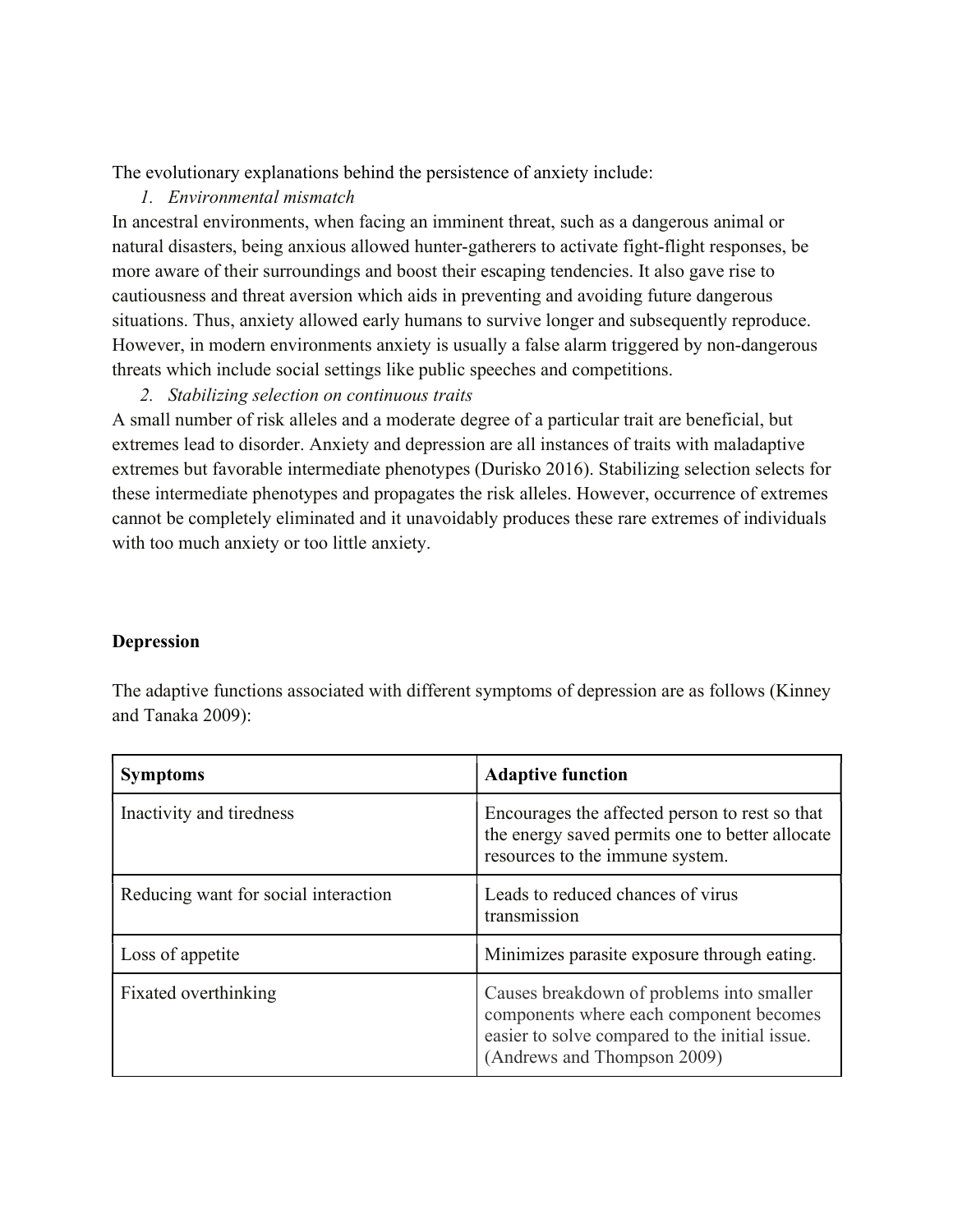The possible evolutionary explanations for depression include:

1. Functional adaptation

The symptoms of depression which include lethargy, reduced desire for social interactions, food aversion and sadness are evolved adaptations that protect the body from infection and illness.

2. Psychic pain hypothesis

According to this theory, the cognitive reaction that causes modern-day depression evolved as a tool for humans to determine whether they are pursuing an impossible goal and, if so, to urge them to leave it. It alerts the organism to the fact that it is being harmed, encouraging it to flee the source of the harm and to learn how to avoid similar situations in the future.

3. Rank theory

The rank theory proposes that if a person is involved in a long battle for dominance in a social group and is losing, depression will force the person to give up and accept the submissive role. As a result, the individual is shielded from unwarranted injury. Depression contributes to the maintenance of social hierarchy in this way. This theory is a subset of a more general theory derived from the psychic pain hypothesis.

4. Ancestral neutrality

For an allele to be truly neutral over the evolutionary long term, the allele must have fitness effects extremely close to neutrality within each generation. The very fact that neutral alleles have no fitness effects makes them unlikely to affect phenotypic development. By contrast, mental disorder susceptibility alleles do affect the phenotype in modern environments, and it is likely that they would have done so in ancestral environments as well. Thus, ancestral neutrality is one of the theories that is probably not applicable for explaining depression's evolutionary roots.

5. Heterozygote advantage

A common example for heterozygote advantage is sickle cell anemia with 'AA' being the common allele susceptible to malaria and 'aa' being the less common allele diagnosed with sickle cell anemia. The heterozygous 'Aa' is the most ideal combination causing the individual to be immune from malaria and not have sickle cell anemia. If this combination is so useful, it would have been fixed eventually but this cannot happen because chances for producing 'aa' and 'AA' offspring still remain 0.25 each after mating.Heterozygote advantage appears to be rare in nature. Theoretically, a species would not be able to survive extensive deleterious polymorphisms without becoming extinct. Uneven crossover events that put both A and a on the same chromosomal arm, allowing them to be passed on together without disruption, or mutations that minimize the fitness costs of either homozygote would be greatly favored by selection (Keller and Miller 2006). Thus, heterozygote advantage is unlikely to be a general explanation for why genetic variants that contribute to depression persist.

6. Analytical rumination hypothesis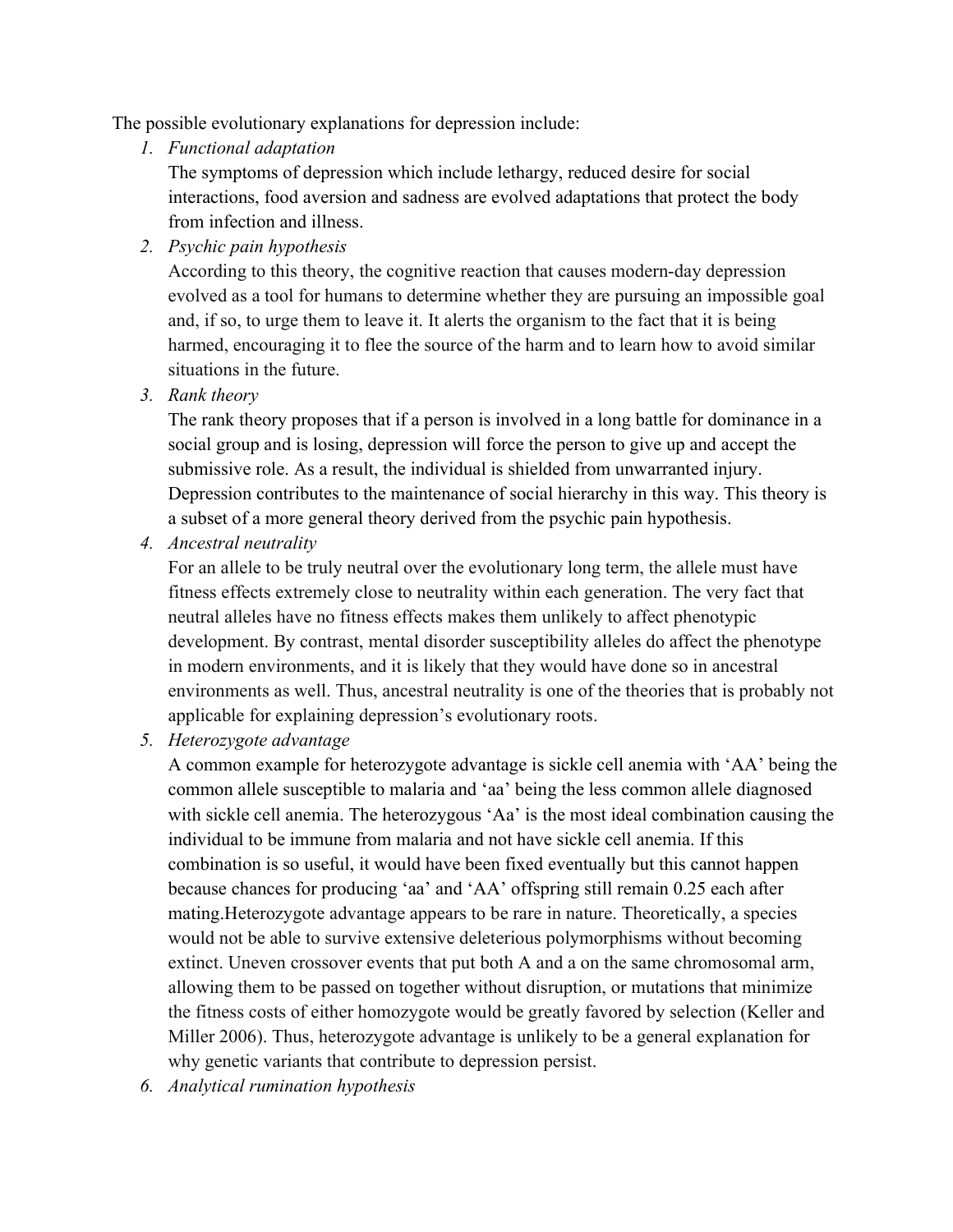According to this theory, depression is an adaptation that causes a person to focus their attention on a complex problem in order to evaluate and solve it (Andrews and Thompson, 2009).

#### Rates and trends of depression and anxiety

Another question that comes to light is whether the prevalence rates of depression and anxiety have increased over the years. One may presume that accumulation of material wealth and a higher, more comfortable standard of living would reduce the occurrence of mental disorders but available epidemiologic evidence suggests that over the last century, especially in recent decades, prevalence has climbed, with younger cohorts showing an earlier age of onset and greater lifetime risk. One can only speculate on the increase or decrease of rates of depression and anxiety since most surveys conducted are subject to recall bias. However, consideration of only longitudinal studies that prevent researchers from interfering with subjects and that take place over longer periods of time allows researchers to minimise this bias. One longitudinal survey studied the prevalence of major depressive disorders (MDD) in a Danish population which showed an increase from 2.0% to 4.9% during 2000–06. The data were collected through the means of answering postal questionnaires comprising variables on physical and mental health, demographic and socioeconomic factors, occupational environment, social relations, health behaviours, and depression (Andersen et al. 2011). Another study used face-to-face interviews, the same diagnostic criteria, and consistent assessment instruments in randomly drawn samples of the U.S. population conducted 10 years apart to find an increase from 3.3% to 7.1% between 1991–92 and 2001–02 (Compton et al. 2006).

Why do young people have a higher risk of depression than their parents and grandparents, despite a rising level of living?There are various socio-genetic factors that influence the risk of developing these disorders. First, an increased accessibility to drugs and other substances could contribute to the phenomenon because drug and alcohol abuse are often found in conjunction with depression (Regier et al. 1990). Other lines of evidence imply that aspects of modernization which include poor diet, physical inactivity, dysfunction caused by inadequate sunlight exposure (Penckofer 2010) and sleep are associated with the rise of depression and anxiety. A toxic social environment characterized by increasing competition, inequality, and social isolation may also contribute to the rise (Gilbert et al. 2009). Lastly, decrease in stigmatization of having depression and anxiety has led to higher chances of reporting of one's mental health issues (Bethune 2019).

The two-hit hypothesis explores the interaction of genes and aspects of modern environments (Nabeshima and Kim 2013). The initial "hit" happens during the embryonic or perinatal period, when early stressors can cause epigenetic modifications of genes and developmental problems. This generates a favourable environment for the onset of psychiatric disorders. ABCB1, HDAC6, 5-HTT LPR, DISC1, neuritin, dysbindin, neuregulin-1, catechol-O-methyl-transferase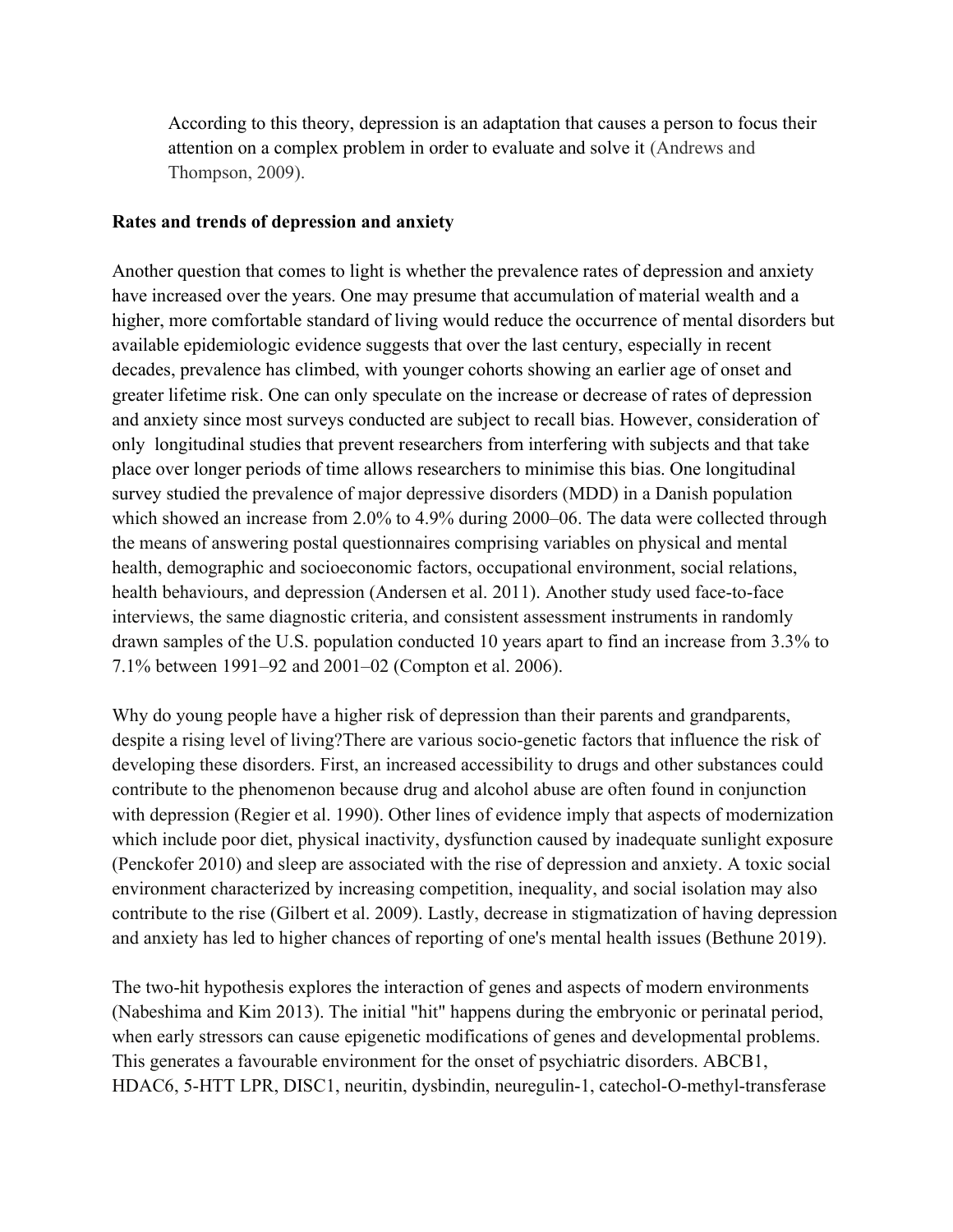(COMT), and proline dehydrogenase (PRODH) are among the genes that could produce this first 'hit' . The second "hit" is the environmental factors that include mental stress, social nonconformity, social injustices, competition, bullying, loss of a close relative, or addictive drug abuse. Having a genetic predisposition to depression and anxiety does not guarantee the development of the condition but it weakens resistance to environmental stresses. Without the ability to recover, a mental disorder develops (Nabeshima and Kim 2013). Thus, these modern environmental issues combined with genetic predispositions contribute to the rise in depression and anxiety.

## Conclusion

Depression and anxiety are illnesses of modernity and valuable adaptations of the past. Reviewing the evolutionary theories allows us to understand the adaptive advantages of the symptoms of depression and anxiety and how it benefits survival and evolutionary fitness. Thus, an evolutionary perspective proposes that psychiatry should consider disorders and disabilities in new ways. Natural selection has shaped the complexity of the human brain, including normal functioning and the possibility for dysfunctions, during evolutionary time. Reviewing the adaptive advantages of these disorders does not imply that they are necessary and useful in our modern environments. Depression still is one of the leading causes of deaths; 700,000 people die annually and it is estimated to affect 3.8% of the population worldwide (World Health Organization 2021). Finding a cure for these disorders may not be a prime focus for the future but minimizing negative interactions with our modern environment could be one of the future avenues of research. In conclusion, understanding the evolutionary origins of mental disorders is essential for a thorough understanding of the problem and its possible solutions.

### Acknowledgements

I would like to express my deep and sincere gratitude to Dr. Ronald L. Mumme for giving me the opportunity to write a research paper on a topic of my interest. I am extremely grateful for his support and guidance at every step of the way, without which I could not have completed this project.

### References

Andersen I, Thielen K, Bech P, Nygaard E, Diderichsen F. 2011. Increasing prevalence of depression from 2000 to 2006. Scandinavian Journal of Public Health 39(8):857–863. doi:10.1177/1403494811424611.

Andrews PW, Thomson JA. 2009. Depression's evolutionary roots. Scientific American. https://www.scientificamerican.com/article/depressions-evolutionary/.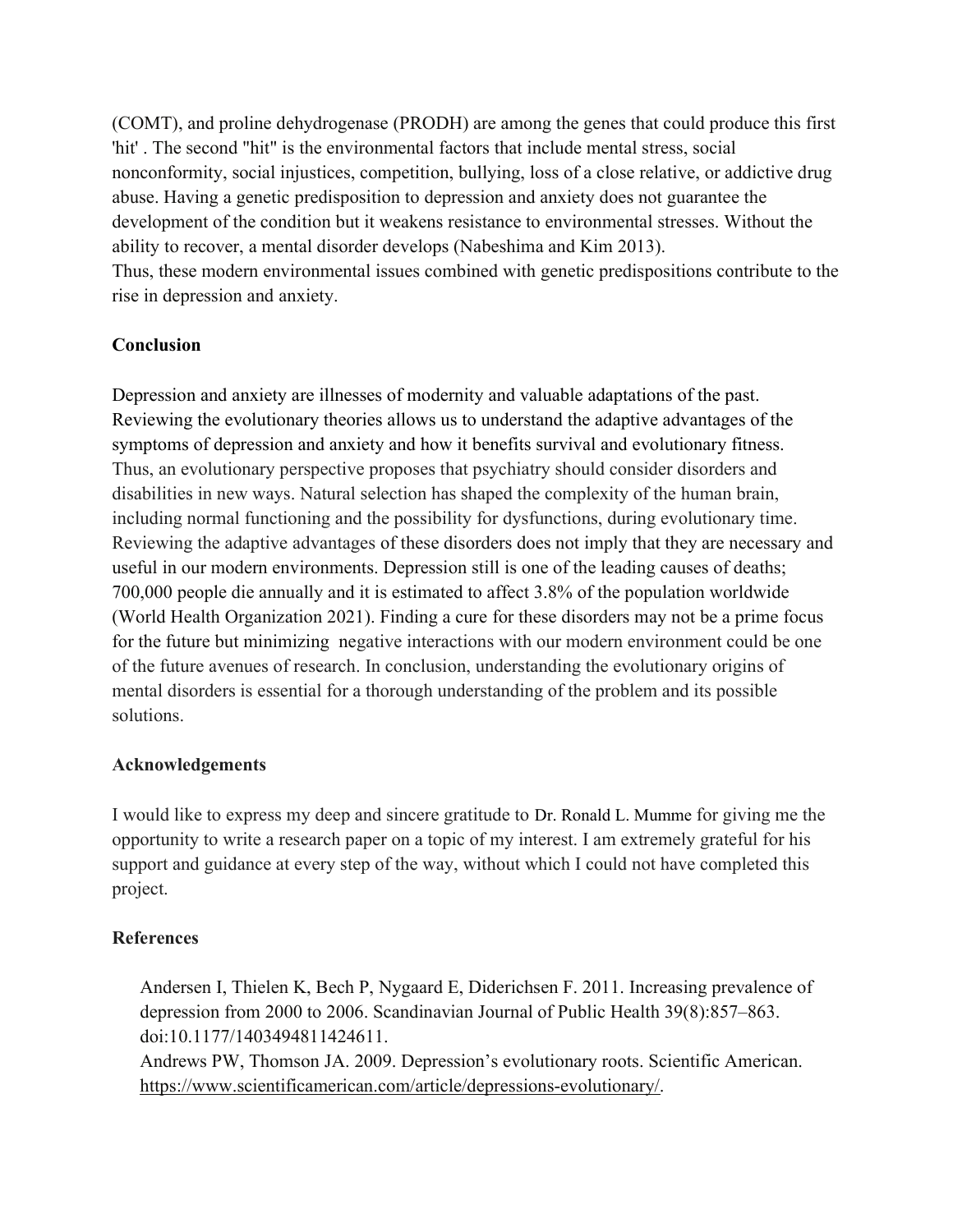Bateson .M, Brilot B, Nettle D. 2011. Anxiety: An evolutionary approach. The Canadian Journal of psychiatry. 56(12):707–715. doi:10.1177/070674371105601202.

Bethune S. 2019. Gen Z is more likely to report mental health concerns. https://wwwapaorg. https://www.apa.org/monitor/2019/01/gen-z.

Compton WM, Conway KP, Stinson FS, Grant BF. 2006. Changes in the prevalence of major depression and comorbid substance use disorders in the United States between 1991–1992 and 2001–2002. American Journal of Psychiatry 163(12):2141–2147.

doi:10.1176/ajp.2006.163.12.2141.

Durisko Z, Mulsant BH, McKenzie K, Andrews PW. 2016. Using evolutionary theory to guide mental health research. The Canadian Journal of Psychiatry 61(3):159–165. doi:10.1177/0706743716632517.

Gilbert P, McEwan K, Bellew R, Mills A, Gale C. 2009. The dark side of competition: How competitive behaviour and striving to avoid inferiority are linked to depression, anxiety, stress and self-harm. Psychology and Psychotherapy: Theory, Research and Practice. 82(2):123–136. doi:10.1348/147608308x379806.

Guffanti G, Gameroff MJ, Warner V, Talati A, Glatt CE, Wickramaratne P, Weissman MM. 2016. Heritability of major depressive and comorbid anxiety disorders in multi-generational families at high risk for depression. American Journal of Medical Genetics Part B: Neuropsychiatric Genetics. 171(8):1072–1079. doi:10.1002/ajmg.b.32477.

Hagen EH. 2011. Evolutionary theories of depression: A critical review. The Canadian Journal of Psychiatry. 56(12):716–726. doi:10.1177/070674371105601203.

Hidaka BH. 2012. Depression as a disease of modernity: Explanations for increasing prevalence. Journal of Affective Disorders 140(3):205–214. doi:10.1016/j.jad.2011.12.036. Hyman S. 2000. The genetics of mental illness: implications for practice.

https://www.who.int/bulletin/archives/78(4)455.pdf.

Keller MC, Miller G. 2006. Resolving the paradox of common, harmful, heritable mental disorders: Which evolutionary genetic models work best? Behavioral and Brain Sciences 29:385-452.

Kinney DK, Tanaka M. 2009. An evolutionary hypothesis of depression and its symptoms, adaptive value, and risk factors. The Journal of Nervous and Mental Disease. 197(8):561– 567. doi:10.1097/nmd.0b013e3181b05fa8.

Kwong ASF, López-López JA, Hammerton G, Manley D, Timpson NJ, Leckie G, Pearson RM. 2019. Genetic and environmental risk factors associated with trajectories of depression symptoms from adolescence to young adulthood. JAMA Network Open. 2(6):e196587. doi:10.1001/jamanetworkopen.2019.6587.

McGuffin P, Katz R, Watkins S, Rutherford J. 1996. A hospital-based twin register of the heritability of DSM-IV unipolar depression. Archives of General Psychiatry. 53(2):129–136. doi:10.1001/archpsyc.1996.01830020047006.

Nabeshima T, Kim H-C. 2013. Involvement of genetic and environmental factors in the onset of depression. Experimental Neurobiology. 22(4):235. doi:10.5607/en.2013.22.4.235.